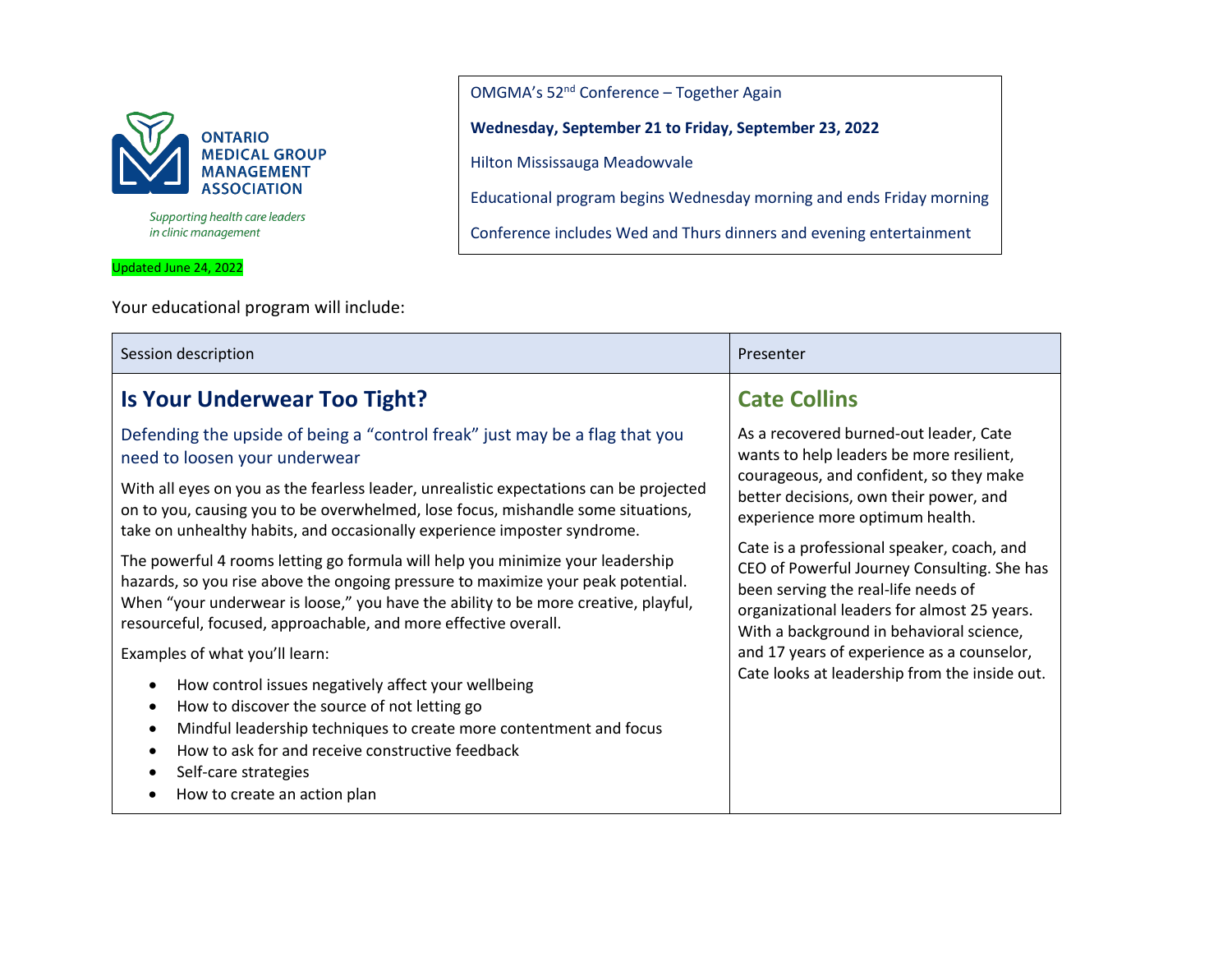| <b>Humanity in the Workplace</b><br>Create more meaningful connection for greater belonging<br>Details to come                                                                                                                                                                                                                                                                                  | <b>Cate Collins</b>                                                                                                                         |
|-------------------------------------------------------------------------------------------------------------------------------------------------------------------------------------------------------------------------------------------------------------------------------------------------------------------------------------------------------------------------------------------------|---------------------------------------------------------------------------------------------------------------------------------------------|
| Workplace Psychological Health and Safety - Supporting Staff<br>Retention, Mental Health, and Stay at Work/Return to Work<br><b>Programs</b><br>Learn about new and emerging programs, resources, and tools to elevate workplace<br>health and safety, retention, mental health, and human resource practices by<br>adopting psychological health and safety (PHS) prevention at the workplace. | <b>Public Services Health and</b><br><b>Safety Association</b><br>PSHSA Health and Safety Consultant to be<br>determined closer to the date |
| Learn how to navigate a PHS program and supporting elements related to<br>best practices for prevention, intervention, and recovery and supporting<br>burnout prevention and resiliency.<br>Explore tools and resources, including policies, procedures, and checklists to<br>$\bullet$                                                                                                         |                                                                                                                                             |
| support PHS program development and implementation.<br>Explore emerging practices related to stay at work and return to work<br>programs using a psychological health and safety prevention approach:                                                                                                                                                                                           |                                                                                                                                             |
| Learn how to build stay at work/return to work program elements to<br>$\circ$<br>provide meaningful and safe work, in line with worker cognitive,<br>physical, and psychosocial abilities<br>Understand processes and tools for identifying the cognitive and<br>$\circ$<br>psychological job demands.                                                                                          |                                                                                                                                             |
| Receive take away and direct access tools and resources:                                                                                                                                                                                                                                                                                                                                        |                                                                                                                                             |
| PHS policy template<br>$\circ$<br>PHS program framework<br>$\circ$<br>PHS program Getting Started Checklist and link to program guide<br>$\circ$<br>Access to consulting resourcing to support the identification of<br>$\circ$<br>cognitive, psychological, and physical job demands                                                                                                           |                                                                                                                                             |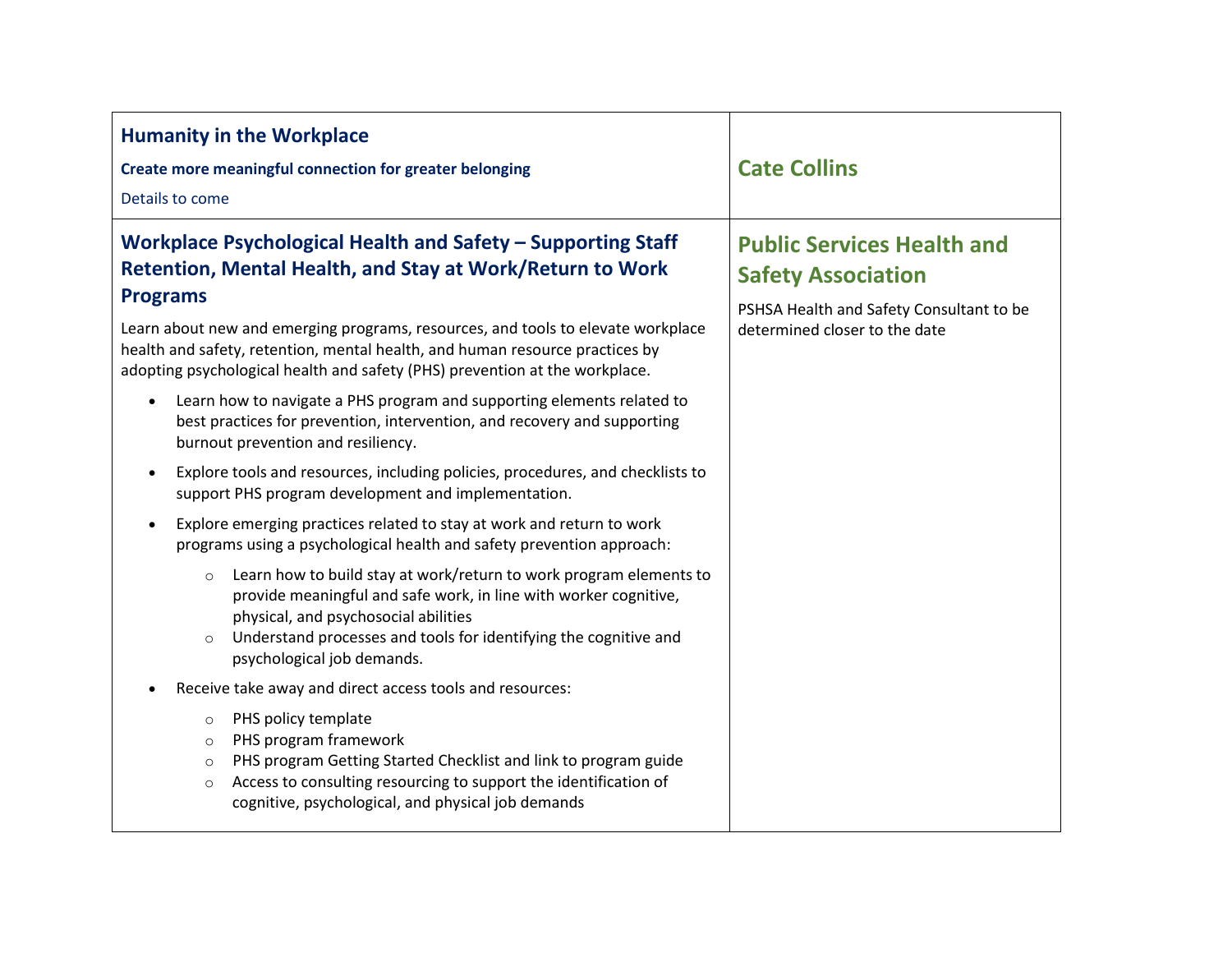| What's on Kate's Desk? Update on Privacy and Risk Management                                                                                                                                                                                                                                                                                                                                                                                                                                                           | <b>Kate Dewhirst</b>                                                                                                                                                                                                                                                                         |
|------------------------------------------------------------------------------------------------------------------------------------------------------------------------------------------------------------------------------------------------------------------------------------------------------------------------------------------------------------------------------------------------------------------------------------------------------------------------------------------------------------------------|----------------------------------------------------------------------------------------------------------------------------------------------------------------------------------------------------------------------------------------------------------------------------------------------|
| for Medical Groups<br>Learn about the hottest legal topics and issues faced by medical practices recently,<br>delivered with practical solutions for you to avoid having to call Kate!                                                                                                                                                                                                                                                                                                                                 | Kate's mission is bringing the law to life. She<br>makes legal theory understandable,<br>accessible, and fun!                                                                                                                                                                                |
| Virtual care<br>$\bullet$<br>Patient rights to their records<br>$\bullet$<br>Split families<br>$\bullet$<br>Setting behavioural limits with patients<br>$\bullet$<br>From privacy to managing disputes, Kate is on top of what's new and relevant and will<br>leave lots of time for questions.                                                                                                                                                                                                                        | Disputes in health care are messy and<br>complicated, and worries about the law will<br>eat your time and sap your energy.<br>Kate is well known for her sound and helpful<br>advice and training to healthcare<br>organizations.                                                            |
| Note: Mikael Meir, one of our planned presenters, is no longer available. We<br>are working on refining the content of a replacement workshop, and our<br>presenter will be Jonathan Varkul. More details soon!                                                                                                                                                                                                                                                                                                        | <b>Jonathan Varkul</b><br>Jonathan is a facilitator and coach who<br>specializes in uncovering and resolving<br>hidden obstacles to organizational strategy,<br>innovation, and performance.<br>His work integrates his senior-level business<br>experience with his study of brain science. |
| An update from Ontario Health                                                                                                                                                                                                                                                                                                                                                                                                                                                                                          | <b>Matthew Anderson</b>                                                                                                                                                                                                                                                                      |
| Matthew Anderson (President and CEO) and Dr. Sacha Bhatia (Population Health and<br>Value-Based Care Executive) will:<br>Remind you of Ontario Health's structure, mandate, and strategic priorities<br>$\bullet$<br>Highlight lessons learned during the COVID-19 pandemic response<br>$\bullet$<br>Outline key system challenges as we work towards pandemic recovery<br>$\bullet$<br>Topics will focus on issues that affect medical clinics, OHTs, digital health, etc. and will<br>be refined closer to the date. | Matthew Anderson is President and CEO at<br>Ontario Health, an experienced health care<br>leader, and an advocate for positive change.                                                                                                                                                       |
|                                                                                                                                                                                                                                                                                                                                                                                                                                                                                                                        | Matthew has been working in health care<br>since 1992. Before joining Ontario Health, he                                                                                                                                                                                                     |
|                                                                                                                                                                                                                                                                                                                                                                                                                                                                                                                        | was President and CEO of Lakeridge Health.<br>He spent three years overseeing the<br>operation of five hospitals with four<br>emergency departments and more than<br>5,000 physicians and staff. He has also held                                                                            |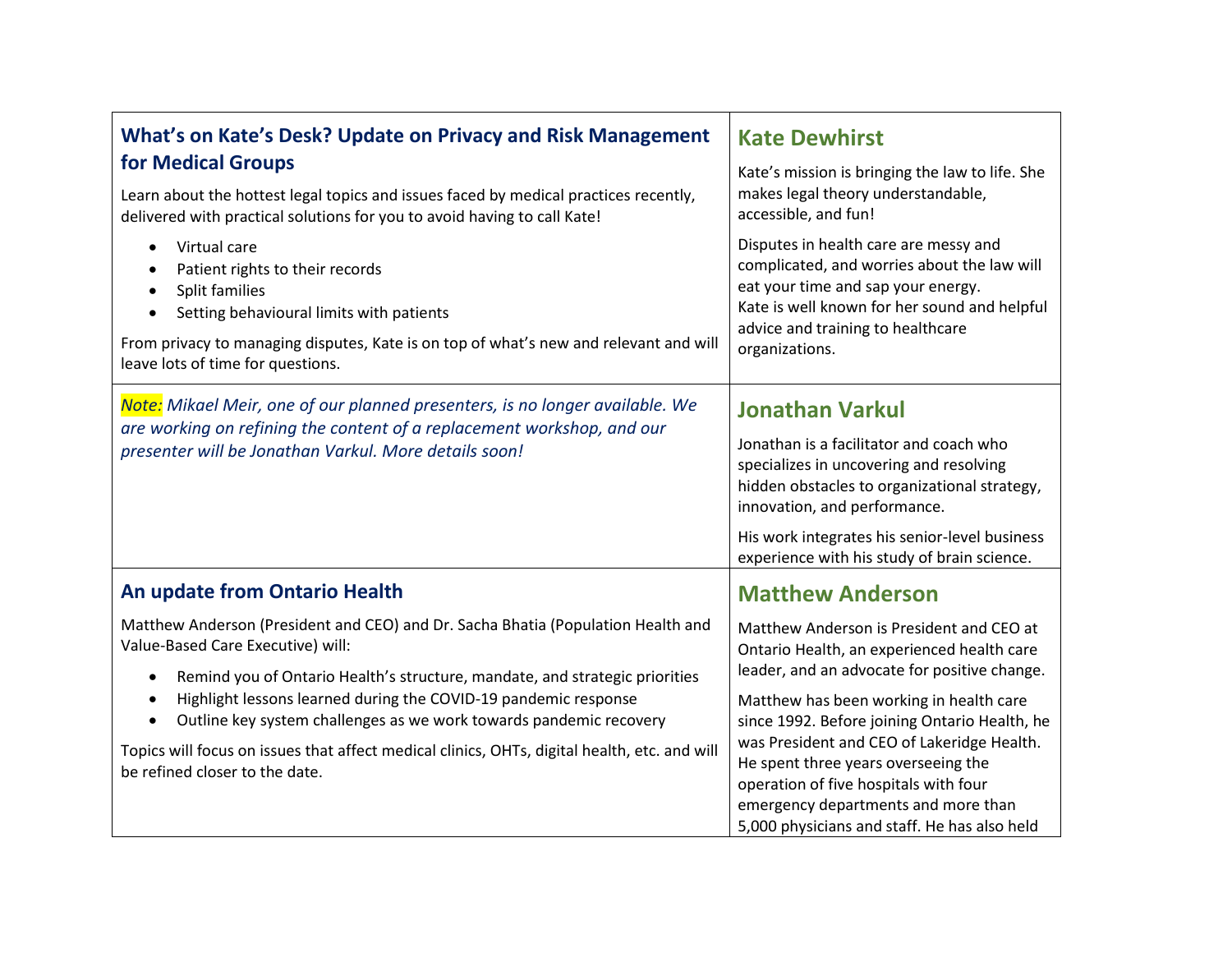|                                                                                                                                                                                                                                                                      | leadership roles at University Health<br>Network, the Toronto Central Local Health<br>Integration Network, and William Osler<br>Health System.                                                                                                                       |
|----------------------------------------------------------------------------------------------------------------------------------------------------------------------------------------------------------------------------------------------------------------------|----------------------------------------------------------------------------------------------------------------------------------------------------------------------------------------------------------------------------------------------------------------------|
|                                                                                                                                                                                                                                                                      | Dr. R. Sacha Bhatia                                                                                                                                                                                                                                                  |
|                                                                                                                                                                                                                                                                      | Sacha is charged with helping advance<br>Ontario Health's commitment to overall<br>population health with a special focus on the<br>equitable distribution of healthcare.                                                                                            |
|                                                                                                                                                                                                                                                                      | Sacha helps support the implementation of<br>Ontario Health Teams and is responsible for<br>new models of care, the expansion of virtual<br>care, and Ontario Health's collaboration with<br>primary care partners, focused on the social<br>determinants of health. |
|                                                                                                                                                                                                                                                                      | Before joining Ontario Health, Sacha was<br>Chief Medical Innovation Officer and Interim<br>Executive Lead of Academics at Women's<br>College Hospital. He is also a staff<br>cardiologist at University Health Network.                                             |
| Human Rights, Attendance Management, COVID-19 and                                                                                                                                                                                                                    | <b>Allyson Lee and Jeffrey</b>                                                                                                                                                                                                                                       |
| <b>Beyond</b>                                                                                                                                                                                                                                                        | <b>Stewart</b>                                                                                                                                                                                                                                                       |
| Human rights and attendance management issues in the workplace are among the<br>most common and challenging. The COVID-19 pandemic only made it worse. Add new<br>and emerging workplace laws and requirements, and it's a wonder any office<br>manager can keep up. | Allyson and Jeffrey practice with Sherrard<br>Kuzz LLP, one of Canada's leading<br>employment and labour law firms<br>representing employers.                                                                                                                        |
| Your presenters will decipher it all, including what is legally required, common pitfalls<br>to avoid, and best practices.                                                                                                                                           | Sherrard Kuzz LLP is recognized nationally<br>and internationally by Canadian Lawyer <sup>®</sup> ,<br>Chambers Global®, Lexpert®, Best Lawyers®,                                                                                                                    |